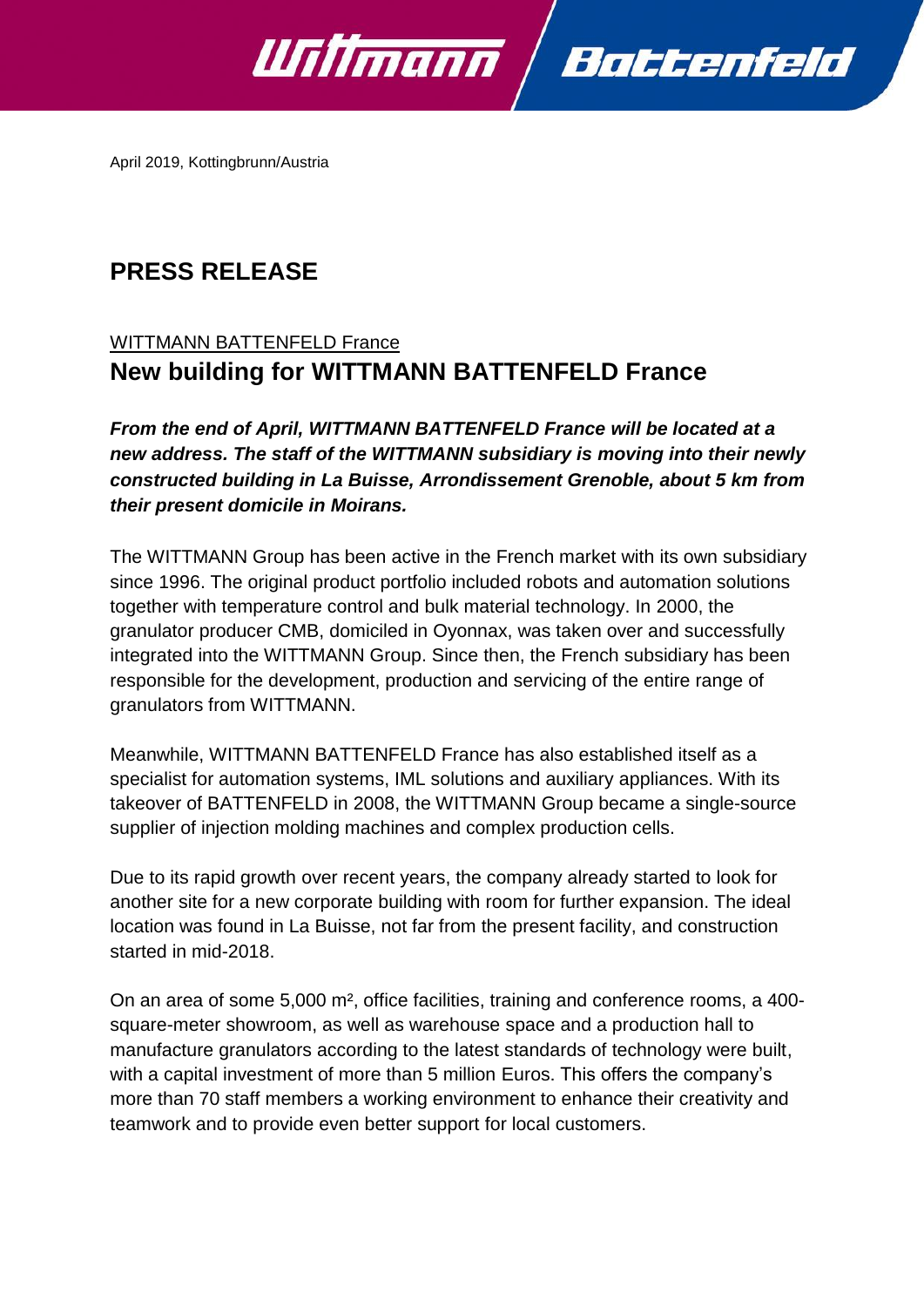

Fabien Chambon, Managing Director and CEO of WITTMANN BATTENFELD France, comments: "We look forward to the pleasure of welcoming our customers at our new, modern facilities from the end of April."

WITTMANN BATTENFELD France SAS (from 29 April 2019) Centr'Alp 2 325 Rue Louis Barran 38500 La Buisse | France Tel. +33 4 76 310 880 Fax +33 4 76 310 881 [info@wittmann-group.fr](mailto:info@wittmann-group.fr) [www.wittmann-group.fr](http://www.wittmann-group.fr/)



**Fig. 1:** WITTMANN BATTENFELD France in La Buisse – showroom and office block (Photo: WITTMANN BATTENFELD France)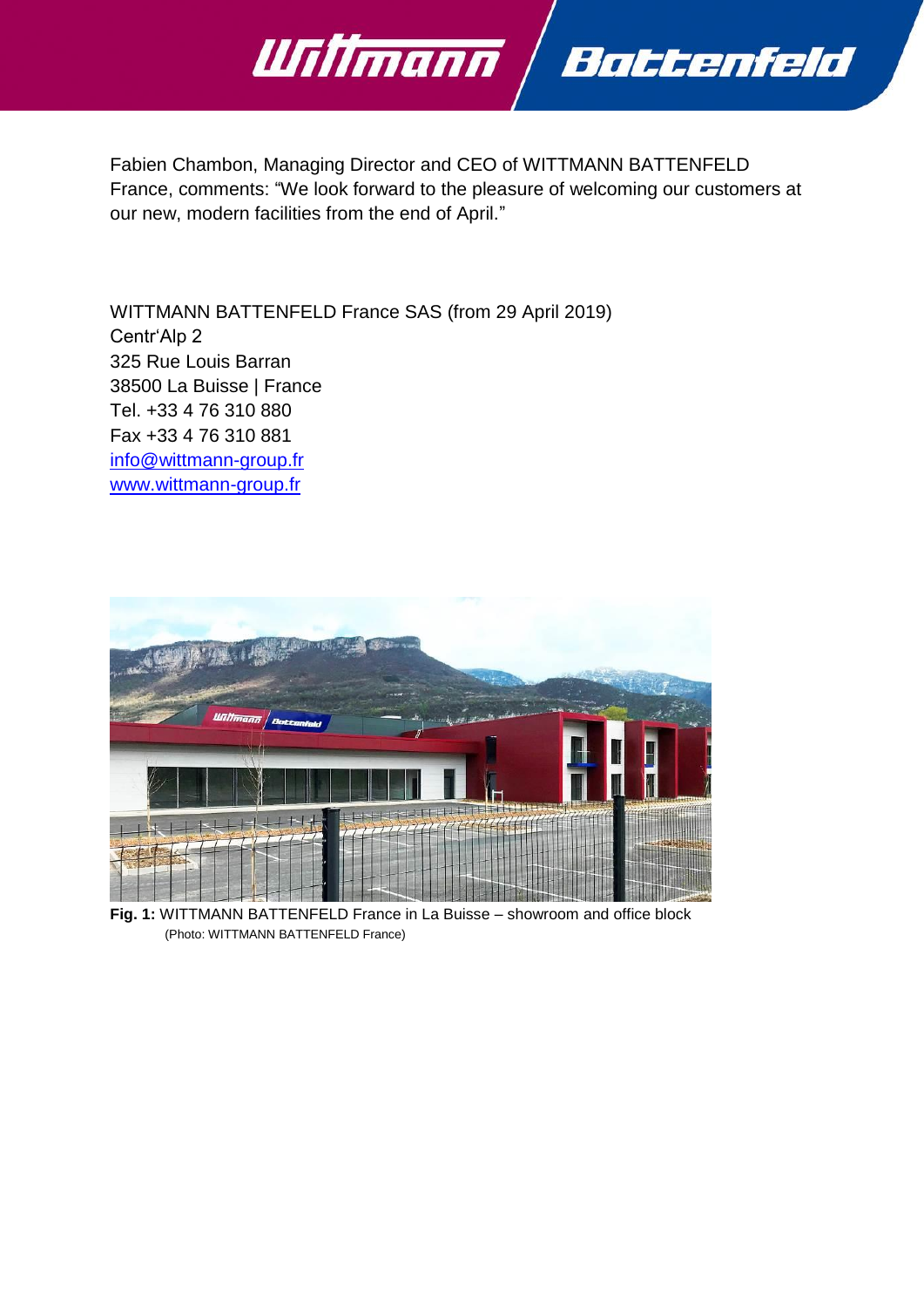



**Fig. 2:** Production hall at the new location (Photo: WITTMANN BATTENFELD France)

## **The WITTMANN Group**

The WITTMANN Group is a worldwide leader in the production of injection molding machines, robots and peripheral equipment for the plastics processing industry, headquartered in Vienna/Austria and consisting of two main divisions: WITTMANN BATTENFELD and WITTMANN. They jointly operate the companies of the group with eight production plants in five countries, and its additional sales and service companies are active with 34 facilities on all important plastics markets around the world.

WITTMANN BATTENFELD pursues the further expansion of its market position as an injection molding machine manufacturer and specialist for state-of-the-art process technologies. As a supplier of comprehensive, modern machine technology in modular design, the company meets both present and future market demands for plastics injection molding equipment.

The WITTMANN product portfolio includes robots and automation systems, material handling systems, dryers, gravimetric and volumetric blenders, granulators, temperature controllers and chillers. With this diversified range of peripheral units, WITTMANN offers plastics processors solutions to cover all production requirements, ranging from independent production cells to integrated plant-wide systems.

The syndication of the various segments under the umbrella of the WITTMANN Group has led to complete connectivity between the various product lines, for the